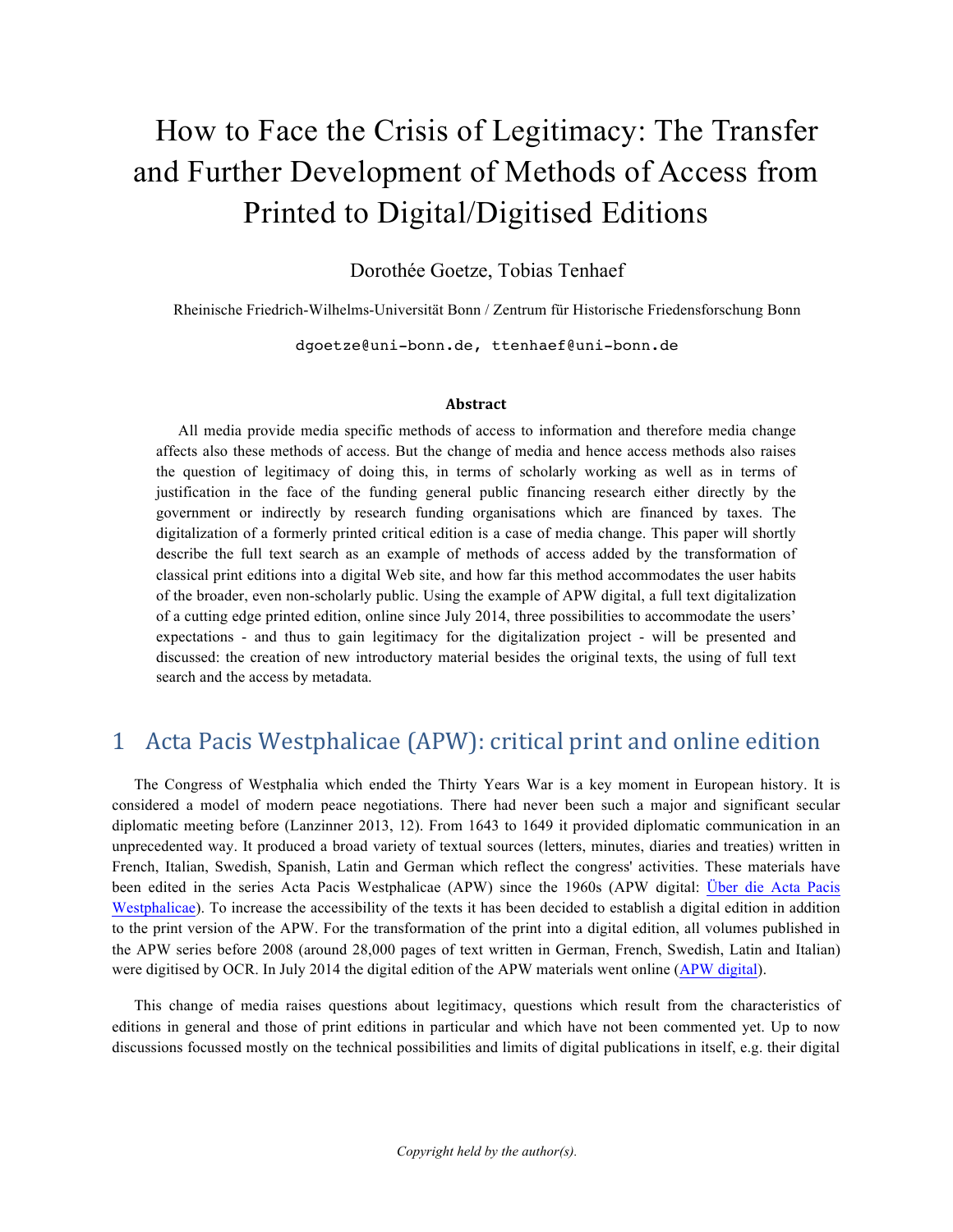preservation (Ineichen/Flury-Dasen 2001). Below we comment on two challenging main issues that occurred during the transformation of the APW print to the APW online edition and describe the solutions which we found to face this crisis of legitimacy.

## 2 Editions as text-based scholarly communication

Edition principally could be defined as the attempt to reconstruct, establish and publish an authoritative version of a text (Sahle 2007, 64; Apollon et al. 2014, 88-89). To succeed with this task, broad methodological standards are developed and established by the editors who disclose and document the decisions made on the development of this authoritative text (Apollon et al. 2014, 88-89). According to our understanding, the main function of editing is to enable close reading of historical sources without too many logistical expenses.<sup>1</sup> The concept of close reading is first of all used in literary theory as method of access to texts. However, its implications of intensive text analysis describe the practice of historiographical analysis of sources which is the second step of historical criticism (after heuristics, first, and before interpretation, third) as it was formulated by Droysen (Droysen 1977).

By providing a verified text base for further research, editions offer certified supplies which guarantee scientific outcomes. Due to their certifying function, editions are in need of transparency about their critical proceeding and about the establishment of the text. This transparency is typically provided by a meta text, the critical apparatus. It includes critical annotations on the text generation, variations and different states of the text, annotations on the text contents, and indices, registers and regesta as instruments to access the information contained by the edited texts (Apollon et al. 2014, 16-17). Due to this, editing requires complex forms of presentation which combine the text as the base information and the meta information given on it.

Because of its impact on research and research results, editing becomes part of the scientific communication. Scientific communication is not only understood as exchange on science issues between peers of the scientific community. Scientific communication could be differentiated into science communication and scholarly communication. Communication between scientists and non-scholars is called "science communication". Closed communication processes within the scientific community are denominated "scholarly communication" (Hagenhoff et al. 2007, 4-7). Referring to their main functions and recipients, editions are prime examples for text-based scholarly communication as they "have been produced primarily for the peers of the editor, [...] experts in a particular domain" (Apollon et al. 2014, 93), even if they do not aim at producing new research results. In that tradition the APW can be classified as a typically paper-based critical scholarly edition which gains its legitimacy by the high critical standards and the transparency of decision making on the text. These standards are guaranteed by the publication of the rules on which the decisions on the textual reconstruction are based, the comparison of the master version of the text with up to five alternatives, the detection of text variations, down to word level, and the detection of the editor's construction work on the text according to the rules.

# 3 The transfer of publication medium as threat to legitimacy

As the decision was made to transform the APW into a digital edition, the described characteristics of an edition have been questioned by the change of publication medium. This means nothing less than threatening the legitimacy

1

 $1$  But there is still a debate ongoing about if edition can be estimated as a research result in itself.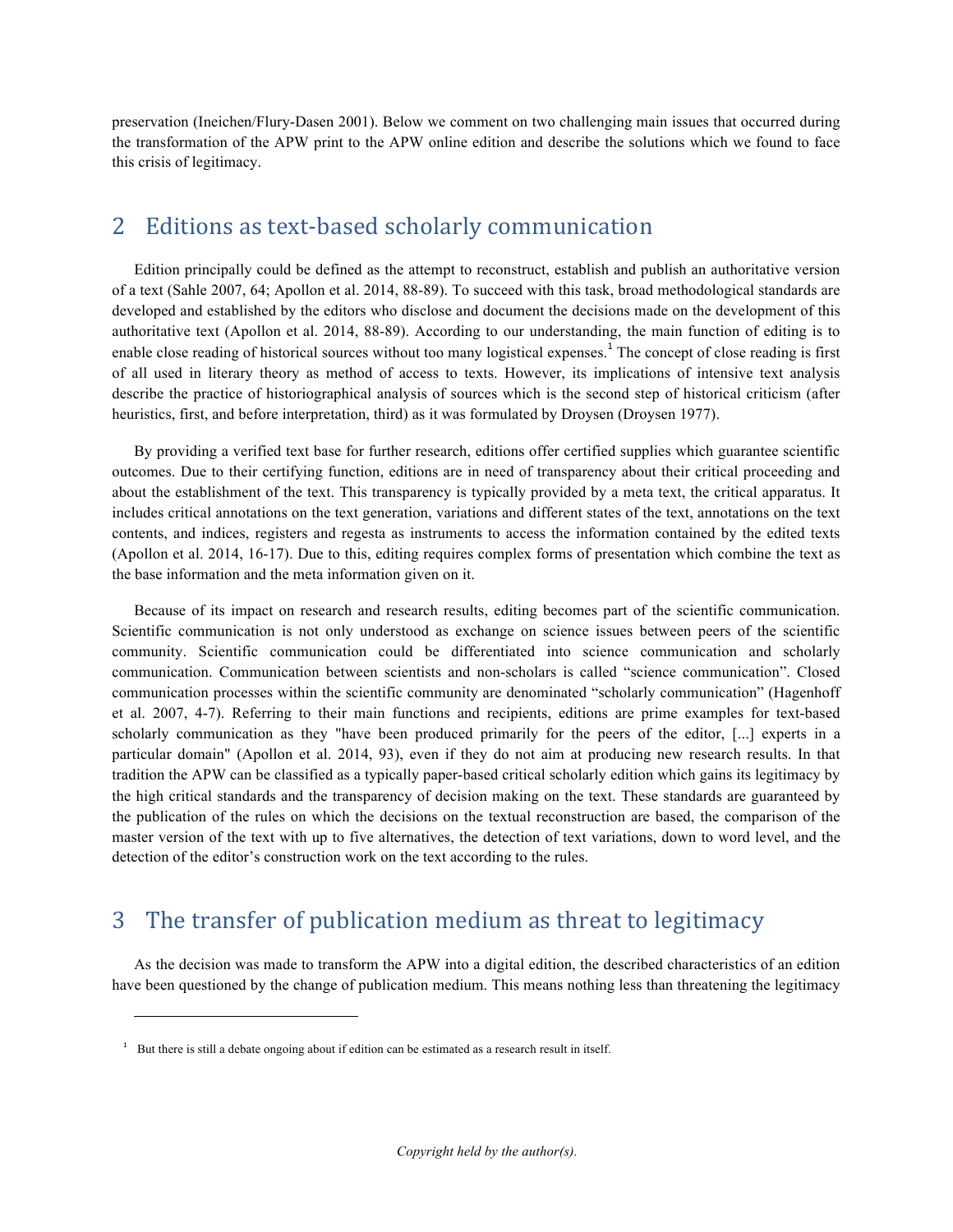of edition. In the current state of digital editing practice, the task is to transfer the typically complex representation of basic and meta information from paper-based to digital publication medium still guaranteeing scientific results. However, as Patrick Sahle pointed out, it is not done by only reproducing the image of the print edition in a digital environment (Sahle 2007, 68). That would restrict the digitalization of editions to being a copy of the text lacking the tools of critics which are the main and legitimating characteristics of a critical edition (Apollon et al. 2014, 64- 65). This refers to another risk of changing publication medium for edition which Apollon and his co-authors allude to: digital "text presentations are often made by persons who are very knowledgeable in digital technology but often ignorant of the critical tradition" (Apollon et al. 2014, 17). That means not every opportunity technically possible complies with the conditions of an edition.

# 4 Facing a double crisis of legitimacy

To maintain its legitimacy, a digital or digitalised edition has to manage the balancing act of providing complex contents that still enable close reading and adapting its presentation to user habits without losing sight of its methodological standards and genuine objective. Numerous studies dealt with both Net based scholarly communication and reception habits of Internet users (e.g. Schwabe 2012). For the chosen context, two aspects have to be pointed out which we had to deal with by the transformation of APW to a digital edition: There is a discrepancy between edition inherent scholarly communication and science communication requested by digital publication media (see section 4.1). And to cope with the intended and anticipated expert reception as well as with the change in user expectations and habits appears to be a risk, as Apollon, Bélisle and Régnier state (Apollon et al. 2014, 1) (see section 4.2.). These two aspects show clearly that, in the digital era, the making of edition is facing a double crisis of legitimacy.

#### 4.1 New user groups judging the legitimacy of editions

The change of media potentially breaks up the closed scholarly communication. That means that the change of publication media will shift the communicative contents. The exclusive academic communication will disintegrate and editing becomes part of science communication. The communication processes do not longer concentrate on the scientific community, but include a broader and heterogeneous public. As a consequence research results are presented, received and discussed within the scientific community. Non-professionals will also get access to them and both groups will discuss the results. Regarding editorial work, digital presentation and science communication will increase the number of recipients. A broader public will be aware of editions (Hagenhoff et al. 2007; Apollon et al. 2014, 85, 89, 94-95).

These new participants in the communication are not just recipients. They are judges about the legitimacy of Web contents. Thus they influence the digital presentation of contents and their adaptation to user habits. Besides corresponding legal, moral and ethical standards Web contents get their legitimacy due to meeting user interests, expectations and habits. The basis for users' legitimacy as judges is using the Web. Their judgements are reflected in their choice of Web contents. Normally, users pick those contents that match with their need of information and their user habits. Consequently, only the contents that are used own legitimacy.

Another source of the users' legitimacy as judges is financing science by tax money. There are two ways of public research funding, directly, that is state funding of universities and research institutions, or indirectly, that is financing by research funding organisations which are financed by tax money themselves but distribute their financial resources in own responsibility and without governmental interference. Such institutions are for example the Deutsche Forschungsgemeinschaft (DFG) or the Academies of Science and Humanities in Germany. This is the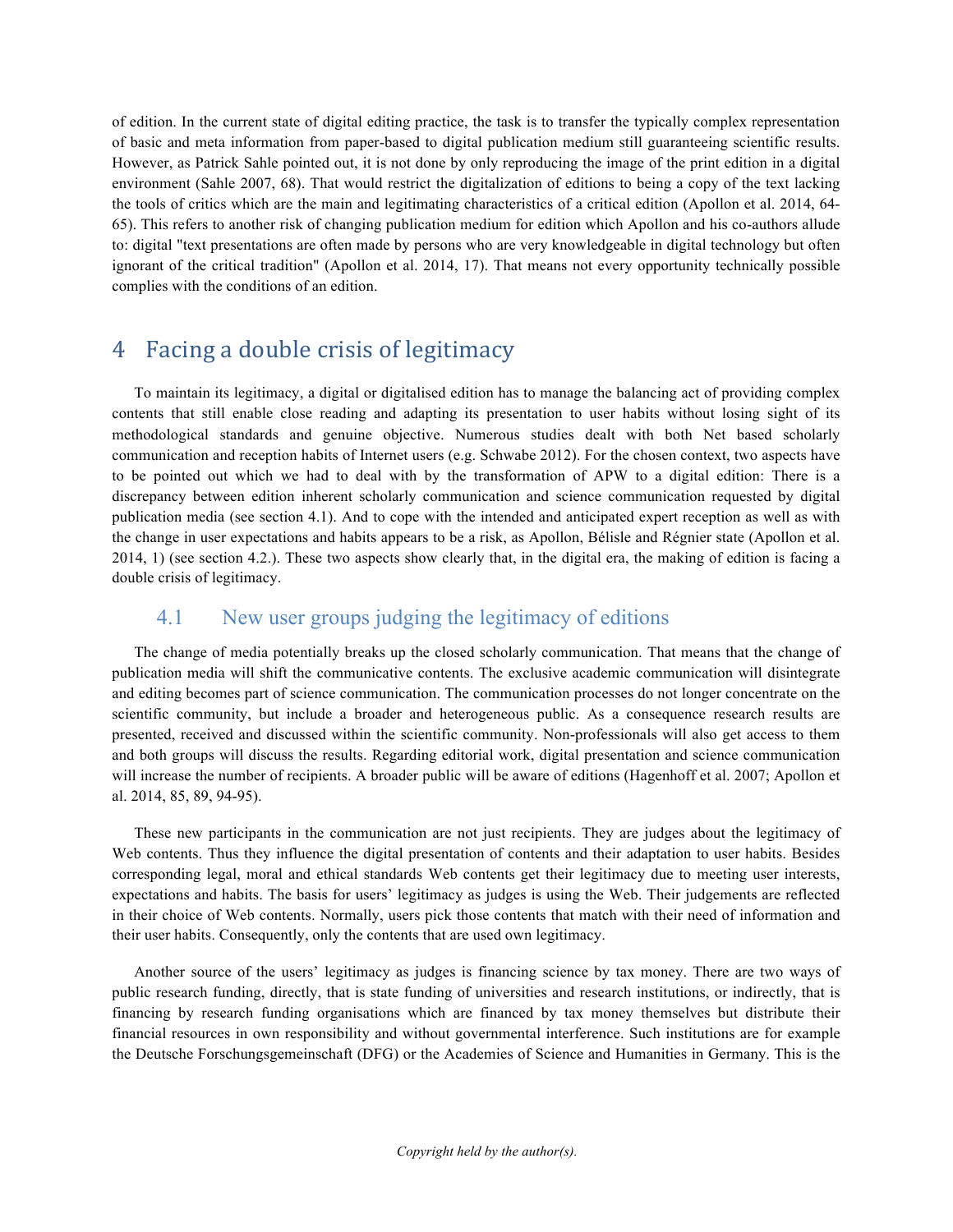case of the APW. The work on the APW edition was financed by the North Rhine-Westphalian Academy of Science and Humanities, its digitalization by the DFG. As tax money is public money, its recipients are obliged to spend it for projects and developments of public interest. Thus users influence Web contents in a fundamental way.

The digitalization of the APW aims on increasing accessibility of the texts which also implies a growing number of users – so one could pretend the occurrence of science communication was taken into account.<sup>2</sup> But in addition, the digital edition primarily holds on to the genuine scholarly peer group of the print edition. Nevertheless, the attempt was made to take the new (non-expert) users into account in different ways: General information about the set-up and the intention of the series APW is offered to give users some orientation on the edition's contents. Based on the contents, the digital edition is completed by additional offers, namely biopics (concise biographies) on the most important persons occurring in the sources presented, maps, which show locations, mentioned in the APW and a non-expert as well an expert chronological overview which gives information on the most important occasions of the Congress' proceedings. The expert version provides more detailed information and filter options for the user. These additional offers were composed out of the information given in the annotations in the APW print edition. The names of the persons and locations and the biographical information were detected manually.

The general criteria how to take new users into account were made by editorial board decisions relating to general knowledge about user habits and the set-up of other digital editions.

#### 4.2 Desire for fast access to information

The mentioned discrepancy between intended peer and set-up of the edition and the public having access to the digital edition leads to one more challenge, which we had to manage. To understand the set-up of an edition and to be able to use it the reader needs a lot of information on how the edited text has been established. But most of the external recipients, that is non-scholarly public, are interested in a rapid procurement of information. This opposes close reading as the intended function of an edition which main task is the reconstruction of the authoritative form of a text out of its variations. Doing so, close reading becomes indispensable for the observation of the text construction and for deconstructing the composition of its meaning. Additionally, easy and rapid access to edited text opposes the self-conception of most traditional critical editors (Apollon et al. 2014, 95).

### 5 The full text search as method of fast access

1

To gain legitimacy for a digitalization project it is important to comply with the expected most users' wish for fast access to the information contained by the Web site. This can be achieved by a full text search, which is on the one hand the paradigmatic example of fast access and on the other hand a feature which only a digital edition basing on machine readable text can provide. To elucidate this, in the following sections some general remarks on entering of search requests into the search engine (section 5.1.) and presentation of search results (section 5.2.) are made. Section 5.3. finally shows how far these concepts are implemented in the case of APW digital. The full text search in general is a technique which gives in its most simple form a list of all instances of a given character string in a given textual corpus. Due to performance issues, the full text search is mostly realized as index based full text search. This means that the documents, which are technically spoken mere large character strings, are cut into shorter strings called "words", which are defined as strings of alphabetical signs between two non-alphabetical signs. These words

 $2$  Yet, any quantitative measuring has not been used, but its implementation is planned. An indication for increasing user numbers is the higher ranking of the APWdigital Web site in comparison to the former APW homepage.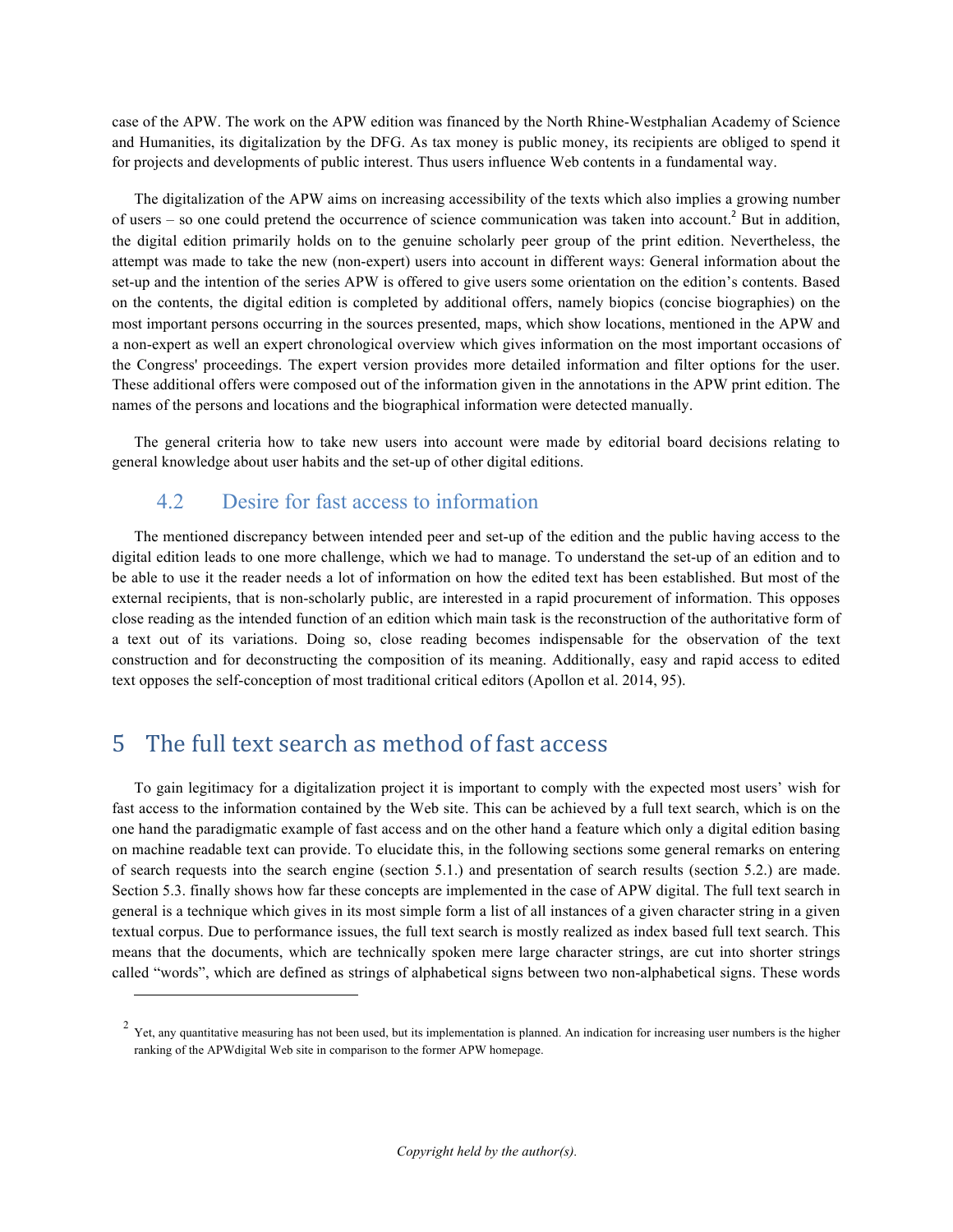are listed together with references to the documents in which they occur (Heyer et al. 2008, 59-62). The amount of words to be indexed can be restrained by the use of stop word lists (Gödert et al. 2012, 259-260). But these aspects and the form and functioning of searching algorithm and engine are issues which feature usually in the backend of a digital edition and are not part of the "human-machine interface", where the question of usability will be decided (Nielsen, Loranger 2006, xvi). This "human-machine interface" consists in three essential aspects: first the way of giving to the search engine the search request, second the presentation of the list of search results and third the options of further processing the list of search results (Baeza-Yates, Ribeiro-Neto 2011, 5-7).

#### 5.1 Entering the search request

In the past several years a *de facto* standard form has been developed for the input of the search request. This is the (in)famous "single search slot", whose paradigmatic example is the Google-Homepage. The idea of this layout is to accommodate the user as much as possible, so that she or he can put in the requested word or phrase in a most simple way and the "magical" algorithms behind the scene make sure that the documents which the user wants to have are under the first five entries of the list of search results (Röhle 2010, 154-158; Stross 2008, 63). This is a rather comfortable way of using a search engine, especially if a first exploration of the corpus is sought, but it can result in a very vast amount of results, which are mostly ballast, and contradicts in some way the philosophy of the "good" search request which narrows down the amount of text which has to be searched already at the moment of formulating the request (Gaus 2003, 15, 261; Baeza-Yates, Ribeiro-Neto 2011, 4). Such a "good" request becomes more and more similar to a complex database query and the user can be helped in formulating it by the use of a multi slot form with several input slots and drop down menus of searchable categories and Boolean operators. However, a certain disadvantage of this request form consists in the fact that on one side many users perceive this form as somewhat "too technical" and also deterrent, and on the other side a "good", complex and detailed search request often can be formulated only when the user already has a certain knowledge of structure and content of the corpus of the edited texts, and is insofar already a product of "close reading" of an edition. If both kinds of search request forms are provided by a Web site the single slot form is usually labelled as "Simple Search" and the multi slot form as "Advanced", "Expert" or "Extended Search". The latter labels reflect the above mentioned aspects of the complex search. The development of the search form layout has favoured the single slot form, so that this must be provided by every Web site, which shall be searchable (Nielsen, Loranger 2006, 140). Thus, the multi slot form is thus only a bonus, however a useful bonus.

#### 5.2 Presentation of search results

The second aspect of searching is the presentation of the search results, which means how the list of search results is sorted by default and by which way the user can get a fast and comprehensive overview of the results. To begin with the latter, here too a *de facto* standard exists (Baeza-Yates, Ribeiro-Neto 2011, 29-32), although it is hard to imagine other possibilities of giving an overview of the search results. This standard is the presentation of the single findings of the search request, ideally highlighted visually, together with their context, which means a certain amount of text before and after the finding. The contextualization of the findings is a feature, which printed indices almost never provide. An even more compelling question is, how the findings can be recovered in the documents which contain them, because every list of search results can only be a representation of a subgroup of the documents of a corpus in kind of a dynamically generated link list, which refers to the finding containing documents only or to the places of findings directly. The solution is the dynamic generation of a second version of the documents which contain findings, in which the findings are marked, either visually or by not visual identification marks in case of direct pointing to the finding's places or by both. This highlighting of findings is not yet used by all websites, but should become a standard of all websites which content can be controlled entirely by the owner of the website.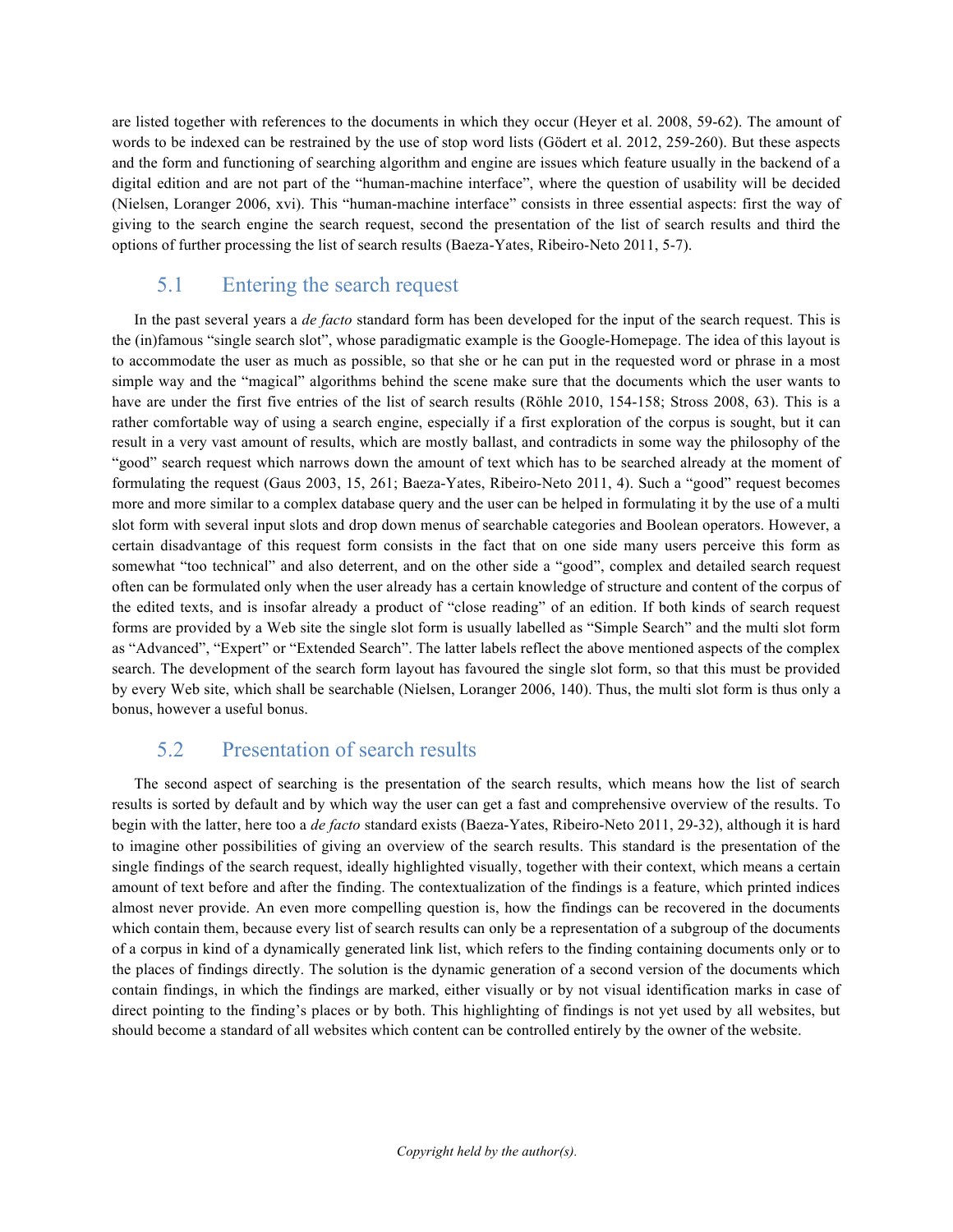The other aspect of presentation of a list of search results is the sorting by default. It is obvious that the results, which are most relevant to the searcher, should be listed first, therefore an algorithmized notion of "relevance" is the favoured sorting criterion. The simplest way of algorithmizing "relevance" is to calculate the quotient of the number of findings in a document and the number of words of the document. Optionally and if it makes sense regarding the search word containing digital documents, the relevance algorithm can be enhanced, for example by counting the links set on or going out from search word containing Web sites in case of Web searching engines (Croft et al. 2010, 25). Though relevance is the most often used sorting criterion, others are imaginable, for example a sorting by date, if the documents are dated in some way.

The question of sorting the list of search results leads then to the third aspect of full text searching, the further processing of the list. Although every list must be sorted in one way, nevertheless it would be useful, if other reasonable options of sorting are given, like sorting by date or alphabet, in ascending and descending order. Another important feature of list processing is the use of filters that is in the end the doing of a "faceted search". If there are properties that can be filtered, like dates, names or document categories, the amount of search results, which the user has to look at, can be reduced significantly. So the filtering of the search results is the complement on the precise but complex search request. The last option of list processing is the way of exporting the search results to the user, which principally can be done on the client side or can be supported by the server side.

#### 5.3 The full text search in APW digital

Where does APW digital stand in this topography of full text search? APW digital fulfils the standard of full text search by providing a single slot search form. Due to the variations of the  $17<sup>th</sup>$  century spelling, the searching algorithm allows a fuzzy search, which can be employed optionally. The list of search results consists of links to the documents, which contain the findings, and a presentation of the findings in their textual context. The single findings are not implemented as links, so that the documents can be reached only as a whole, but in these instances of the documents the findings are marked visually. A server sided exporting function of the list of search results is not featured, neither other options of sorting than sorting by relevance are given, but the user can employ a variety of filters to narrow down the amount of search results. These filters are the volumes of the original printed edition and the dates, categories and places of the documents. An example may illustrate this: If a user searches information about the important conferences held by the envoys of the prince electors in Lengerich, a village halfway between Münster and Osnabrück, she or he can type in the search string "lengerich". The search engine finds 208 documents which contain the string "Lengerich". Because we search for events located at Lengerich, the filter option "Place: Lengerich" should be chosen. The amount of findings is reduced to six. Because the conferences of the prince electors' envoys are documented by minutes, a second filter "Unit: Protokoll" can be chosen, which lets pass to the user only these documents which are categorized as minutes, in German "Protokolle". After these filtering procedures just four documents remain which are the sole conferences held by the prince electors' envoys at Lengerich in the current corpus of APW digital. But if, for example, the reports on this conference, dispatched by other envoys at Münster and Osnabrück to their principals, are the documents interested in, the fuzzy search could be used. Now the search results amount to 223 documents. If it is known that the conference of Lengerich was held at 10 and 11 July 1645, the search results can be filtered by using the filters "Year: 1645" (89 documents), "Month: July" (41 documents) and "Unit: Korrespondenz", which let pass the documents categorized as diplomatic correspondence. The 223 documents from the beginning are now reduced to 12, but also containing Swedish and French spellings of Lengerich like "Lengeriche" or "Lengeriez".

The filtering function already uses a second method of access that potentially is provided by data storage systems that structure the contained texts by metadata mark-up. This method of access is the grouping together of elements corresponding to their metadata. In the case of APW digital, which employs the XML annotation standard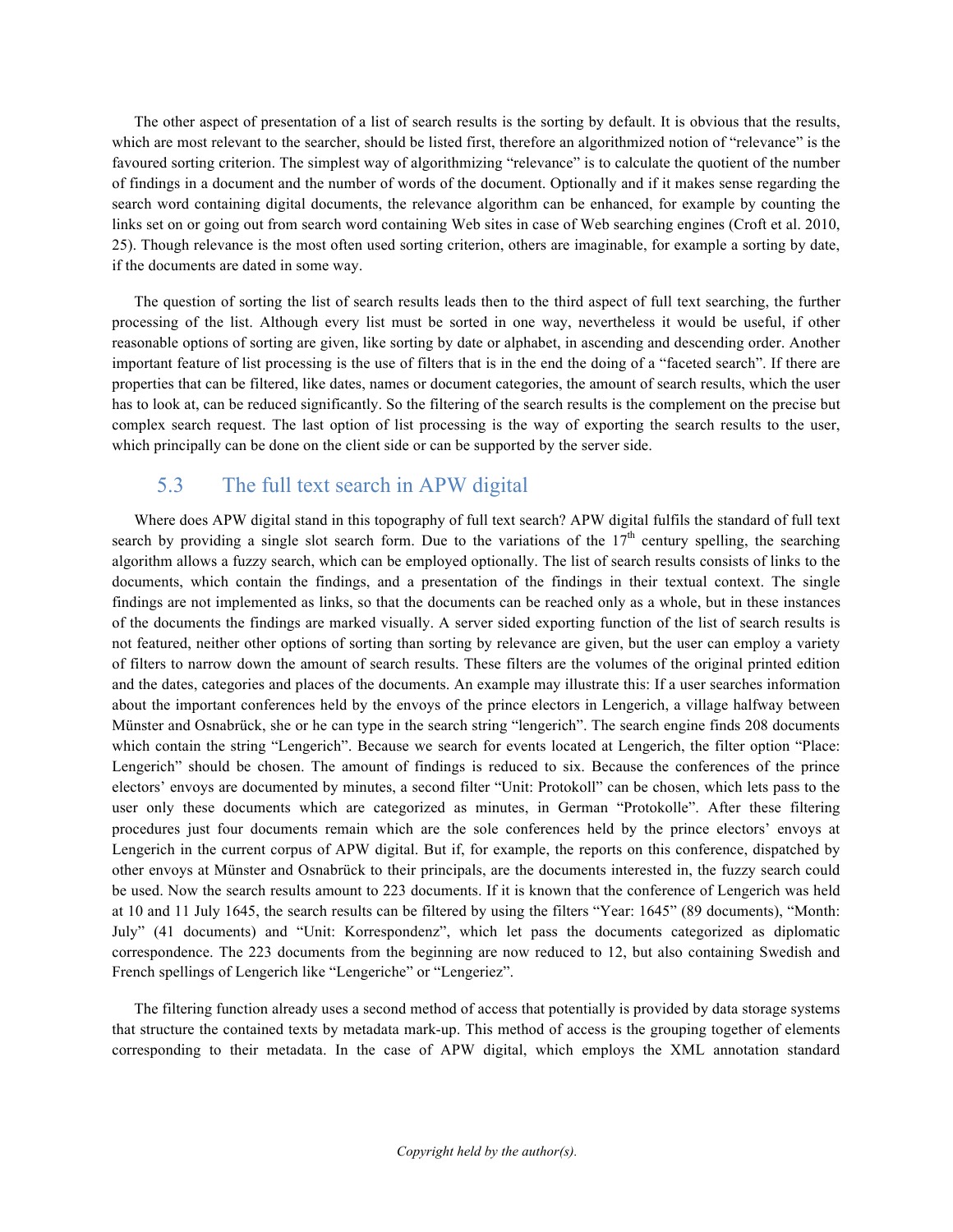(Vonhoegen 2009), due to restraints by costs and time a mark-up was chosen which marks mainly the layout of the printed original, so that the information conveyed by the layout remains implicit, but the layout can be reproduced in the presentation. Anyhow, one sort of metadata is annotated explicitly: information about time and place. This information is contained in a TEI compliant mark-up, using the element <div type="desc" subtype="dating">, which contains the elements <placeName> and <date>, the latter providing Gregorian style normalized dates in the attribute when="yyyy-mm-dd". Because almost all documents in the corpus of APW digital are properly dated and most of the documents bear information about the places where they were written, these properties can be accessed directly. The access to the places is carried out by the use of the filtering function which can be employed before or after sending a search request. A second access form provides access to the documents by date. Because dates are structured most effectively in form of a calendar, this layout was chosen as access form to the date containing metadata of the documents in APW digital. This is, besides the full text search, another method of fast and comfortable access, because now the user gets a collection of all the documents which are dated to the same day and were formerly distributed among several volumes of the printed edition. So the user can for example look at the diplomatic activity at 10 July 1645 and gets with one click the access to the minutes of the conference of Lengerich and diary entries reflecting on this diplomatic event. This feature hopefully will also facilitate the research in the corpus of the APW in the future.

#### 6 Conclusion

By these means APW digital has tried to solve the questions of legitimacy, which resulted from the change of medium. Because APW digital is a (retro)digitalization of an already existing printed edition, the content of this edition and its "look and feel" as a specific sort of scholarly text were transferred to the new medium virtually unchanged. Nevertheless, to meet the needs of non-scholarly user groups some new offers for looking-up were made in form of biopics, chronograms and maps. But with the full text search and the presentation of informationally marked-up elements in groups defined by the classes of information, e. g. the presentation of dated documents in form of a calendar, methods of access are provided which are specific to the medium "computer" and henceforth "the Internet". These methods of access enable a fast and comprehensive access to data and are insofar best suited to most users' wishes for information, which can be looked up in a fast and simple way. Perhaps this sort of "middistant reading", which doesn't mean the computational analysis of large amounts of text in the sense of Franco Moretti's "distant reading" (Moretti 2013), of the edited historical sources may lead to and facilitate the detailed and thus "close reading" of historical sources.

# References

APOLLON, Daniel, BÉLISLE, Claire and RÉGNIER, Philippe, 2014, *Digital critical editions*. Urbana, IL : University of Illinois Press. ISBN 9780252038402.

APW digital, [no date]. [Accessed 3 November 2014]. Available from: http://apw.digitalesammlungen.de/apw/static.html?lang=en

BAEZA-YATES, Ricardo and RIBEIRO-NETO, Berthier, 2011, *Modern Information Retrieval. The Concepts and technology behind Search*. Harlow, London, New York : Pearson Education. ISBN 9780321416919.

CROFT, W. Bruce, METZLER, Donald and STROHMAN, Trevor, 2010, *Search Engines. Information Retrieval in Practice*. Boston, Columbus, Indianapolis et al. : Pearson Education. ISBN 9780131364899.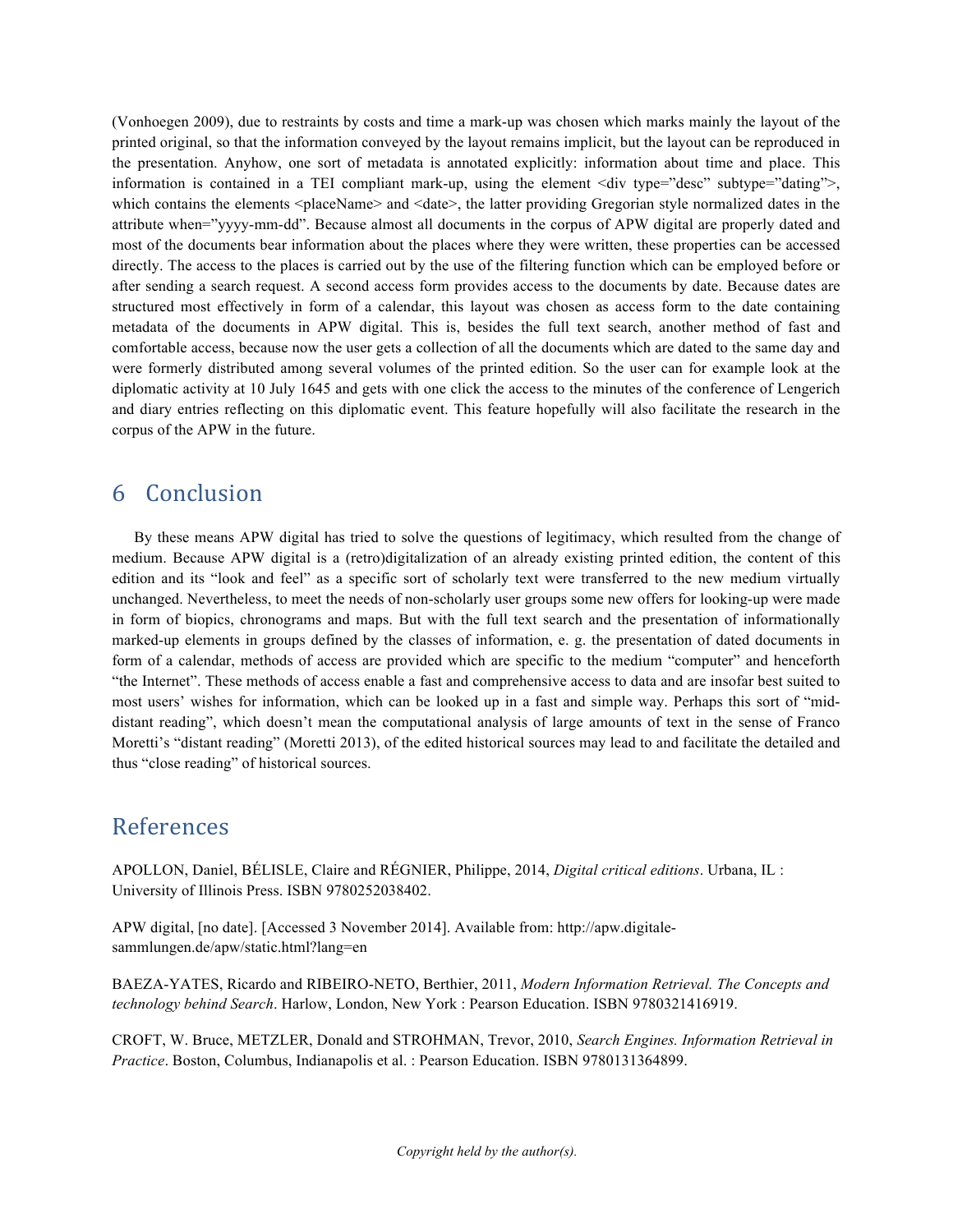DROYSEN, Johann Gustav, 1977, Historik (historisch-kritische Ausgabe von Peter Leyh und Walter Blanke), (Berlin 1857/1858) Stuttgart. *ISBN 9783772806773.*

GAUS, Wilhelm, 2003, *Dokumentations- und Ordnungslehre. Theorie und Praxis des Information Retrieval*. Berlin, Heidelberg, New York : Springer. ISBN 3540669469.

GÖDERT, Winfried, LEPSKY, Klaus and NAGELSCHMIDT, Matthias, 2012, *Informationserschließung und Automatisches Indexieren. Ein Lehr- und Arbeitsbuch*. Heidelberg, Berlin : Springer. ISBN 9783642235139. DOI 10.1007/978-3-642-23513-9.

HAGENHOFF, Svenja, SEIDENFADEN, Lutz, ORTELBACH, Björn and SCHUMANN, Matthias, 2007, *Neue Formen der Wissenschaftskommunikation. Eine Fallstudienuntersuchung*. Göttingen : Universitätsverlag Göttingen. ISBN 9783938616758.

HEYER, Gerhard, QUASTHOFF, Uwe and WITTIG, Thomas, 2008, *Text Mining: Wissensrohstoff Text. Konzepte, Algorithmen, Ergebnisse*. Herdecke, Bochum : W3L-Verlag. ISBN 9783937137308.

INEICHEN, Andreas, FLURY-DASEN, Erich, 2001, *Geschichtswissenschaftliche Publikationen und Editionen ins Internetz*, in: Geschichte und Informatik = Histoire et Informatique 12 (2001). Zürich : Chronos Verlag. ISBN 3034005598. ISSN 14205955.

LANZINNER, Maximilian, 2013, Einführung. Sicherheit in Vormoderne und Gegenwart. Perspektiven und Leitfragen, in: LANZINNER, Maximilian (ed.), *Sicherheit in der Vormoderne und Gegenwart. Symposium der Nordrhein-Westfälischen Akademie der Wissenschaften und der Künste*. Paderborn : Schöningh, p. 11-23. ISBN 9783506777645.

MORETTI, Franco, 2013, *Distant Reading*. London, Brooklyn : Verso. ISBN 9781781681121.

NIELSEN, Jakob and LORANGER, Hoa, 2006, *Web Usability*. München, Boston, San Francisco et al. : Addison-Wesley. ISBN 9783827324481.

RÖHLE, Theo, 2010, *Der Google-Komplex. Über Macht im Zeitalter des Internets*. Bielefeld : transcript Verlag. ISBN 9783837614787.

SAHLE, Patrick, 2007, Digitales Archiv und Digitale Edition. Anmerkungen zur Begriffsklärung, in: STOLZ, Michael (ed.), *Literatur und Literaturwissenschaft auf dem Weg zu den Neuen Medien. Eine Standortbestimmung*. Zürich : Germanistik.ch, p. 64-84. ISBN 9783033013520.

SCHWABE, Astrid, 2012, *Historisches Lernen im World Wide Web: Suchen, flanieren oder forschen? Fachdidaktisch-mediale Konzeption, praktische Umsetzung und empirische Evaluation der regionalhistorischen Website vimu.info.* Göttingen : V&R unipress. ISBN 9783899719963.

STROSS, Randall, 2008, *Planet Google. How One Company is Transforming our Lives*. London : Atlantic Books. ISBN 9781843549802.

VONHOEGEN, Helmut, 2009, *Einstieg in XML. Grundlagen, Praxis, Referenz*. Bonn : Galileo Press. ISBN 9783836213677.